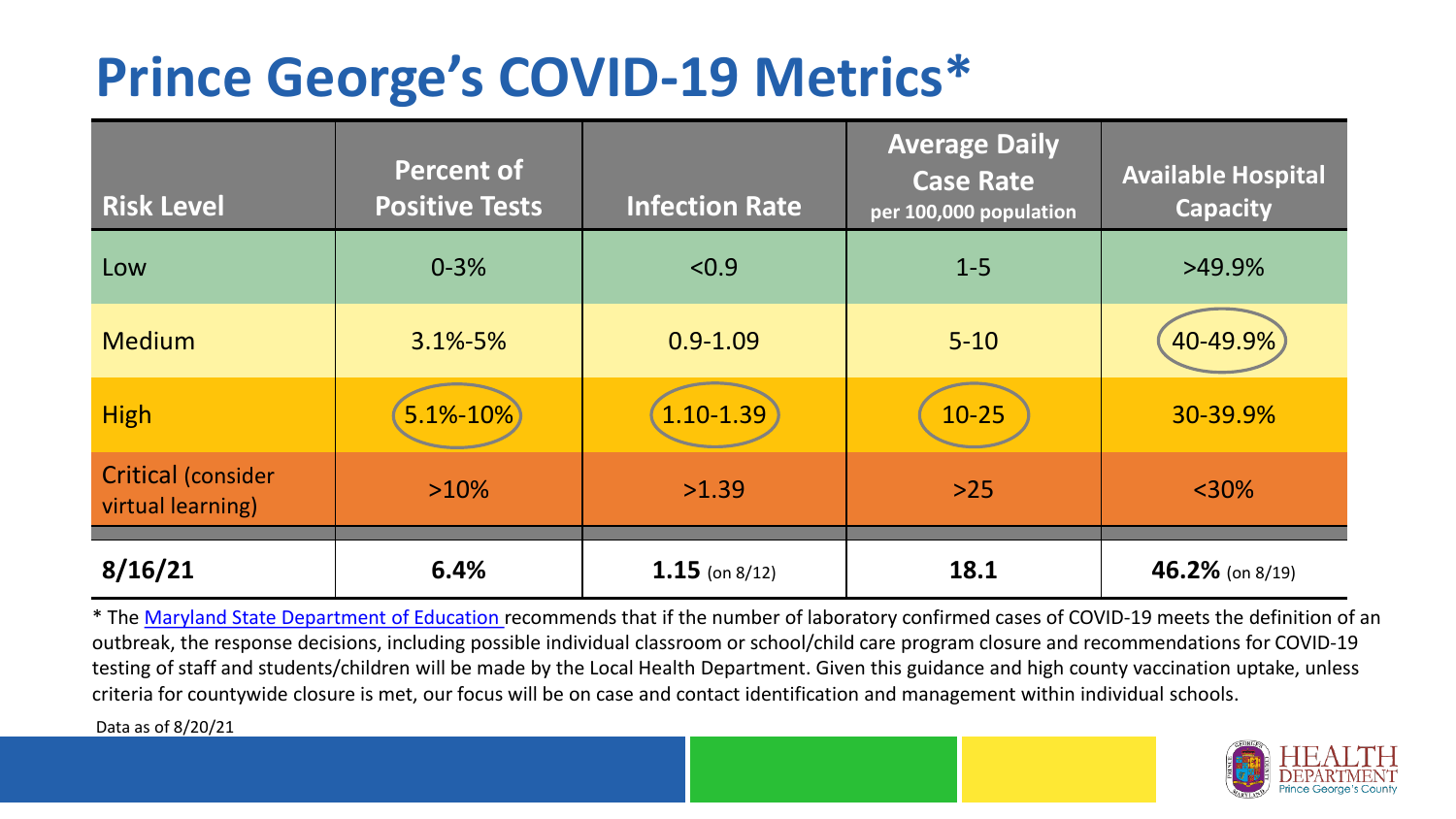# **COVID-19 Community Transmission and Vaccination**

Per the [CDC updated guidance for COVID-19 Prevention in K-12 Schools,](https://www.cdc.gov/coronavirus/2019-ncov/community/schools-childcare/k-12-guidance.html) vaccination is considered the leading prevention strategy for those who are eligible, and **Prince George's County exceeds the percentage of U.S. vaccinations for ages 12 and above**. The CDC also emphasizes using multiple prevention strategies together consistently, included universal indoor masking, as needed based on the level of community transmission and vaccine coverage.



\*County-specific data as of 8/20/21; all other data accessed on 8/20/21 at :<https://covid.cdc.gov/covid-data-tracker>

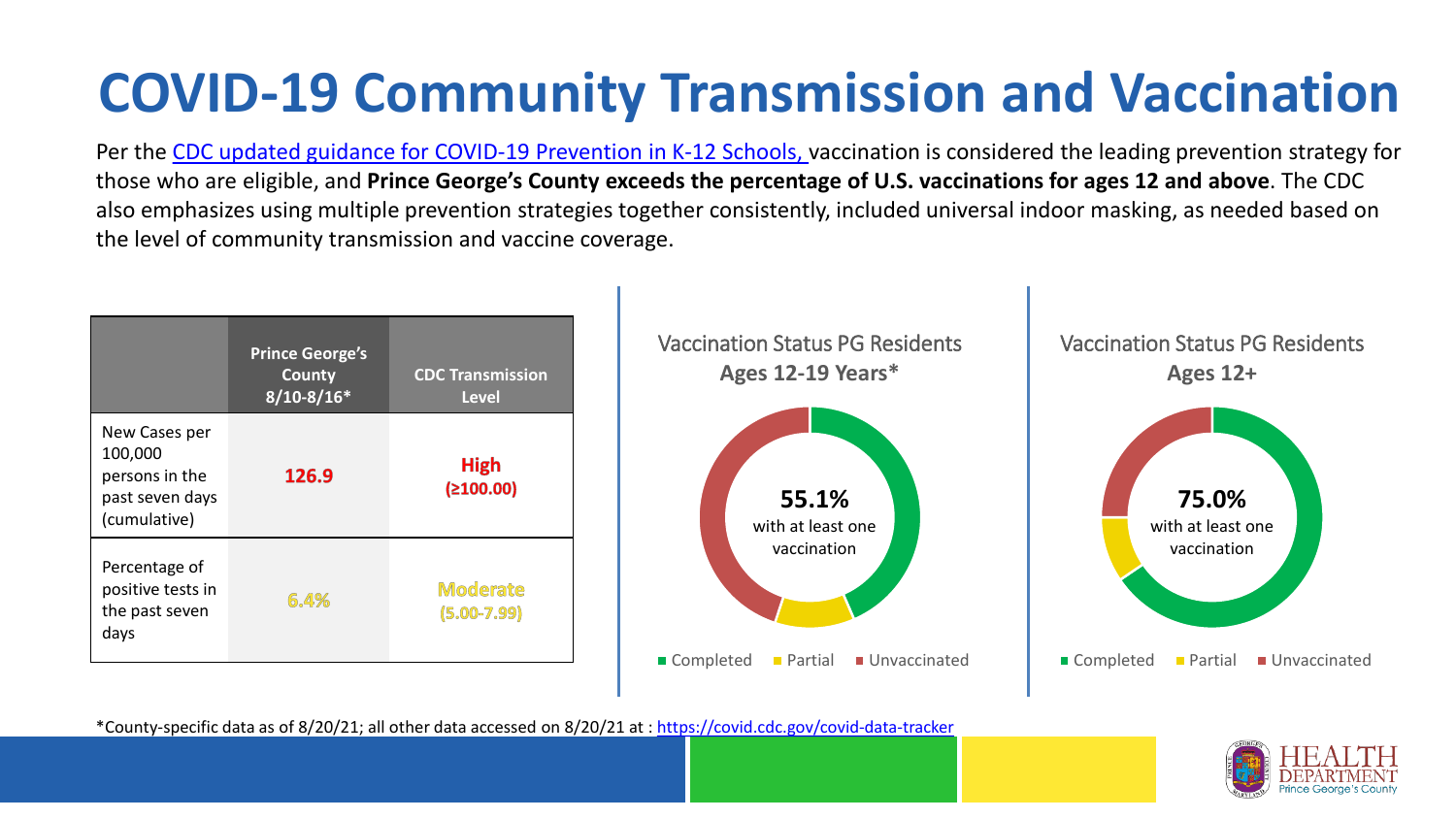#### **Testing: Percent Positive (7-day Average)**

The percent of tests returning as positive for county residents **at the beginning of this week was 6.4%**.

2.2% 2.5% 2.5% 2.8% 2.9% 2.9% 3.1% 3.1% 3.2% 3.4% 3.5% 3.8% 4.2% 4.5% 4.6% 4.7% 5.0% 5.2%  $5.5\%$  5.7% 5.7% 5.9% 6.0% 6.2% 6.3% 6.4% 6.2% 6.2% 6.3% 6.4% 0.0% 1.0% 2.0% 3.0% 4.0% 5.0% 6.0% 7.0% 18-Jul 19-Jul 20-Jul 21-Jul 22-Jul 23-Jul 24-Jul 25-Jul 26-Jul 27-Jul 28-Jul 29-Jul 30-Jul 31-Jul 1-Aug 2-Aug 3-Aug 4-Aug 5-Aug 6-Aug 7-Aug 8-Aug 9-Aug 10-Aug 11-Aug 12-Aug 13-Aug 14-Aug 15-Aug 16-Aug

**Percent of Positive COVID-19 Tests by Date Collected** (as of 8/20/21)

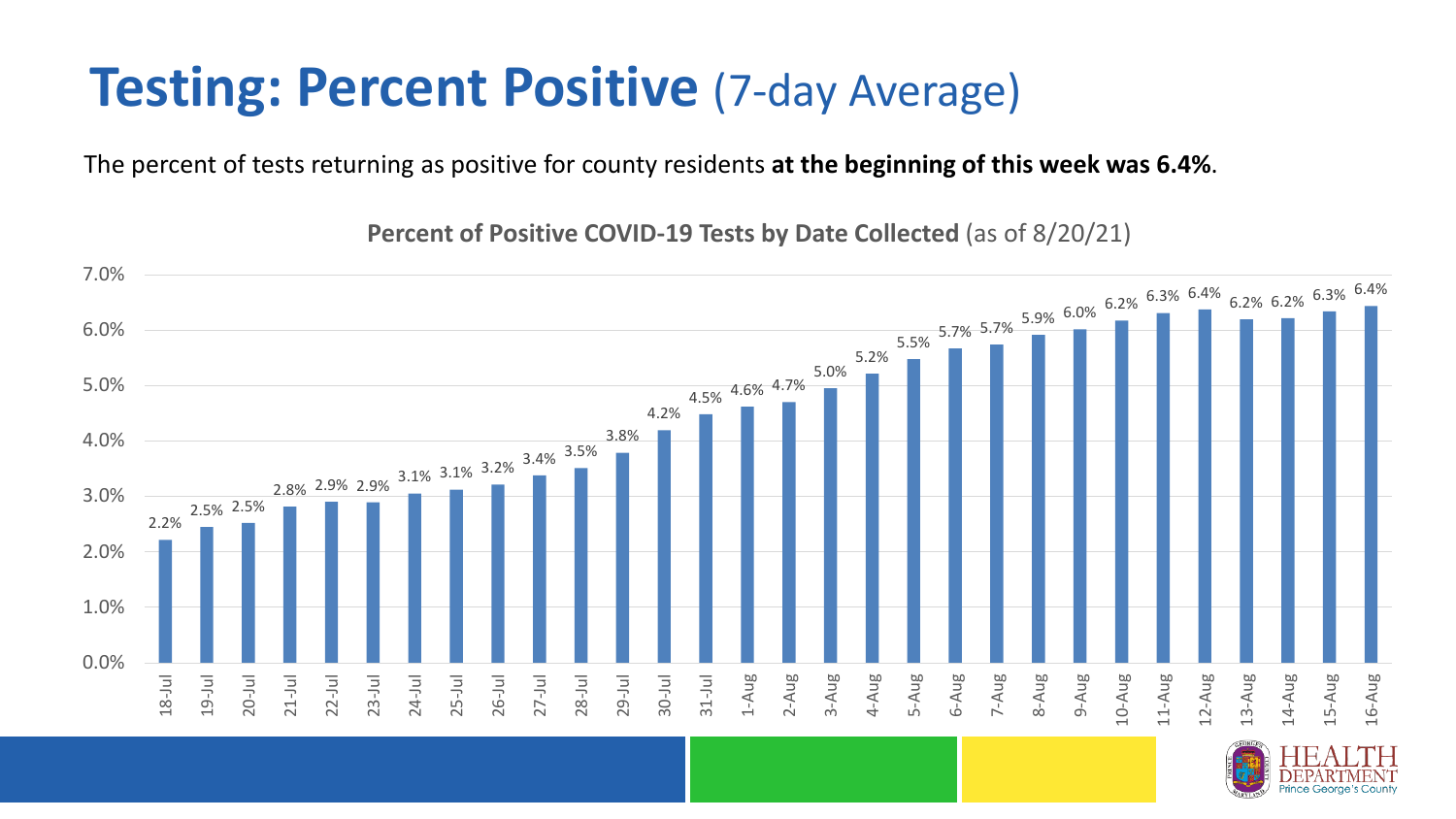## **Infection Rate for Prince George's County**



#### **Estimated by CovidActNow.org**

Last updated 8/20/2021. Each data point is a 14-day weighted average. Presented as the most recent seven days of data as a dashed line, as data is often revised by states several days after reporting.

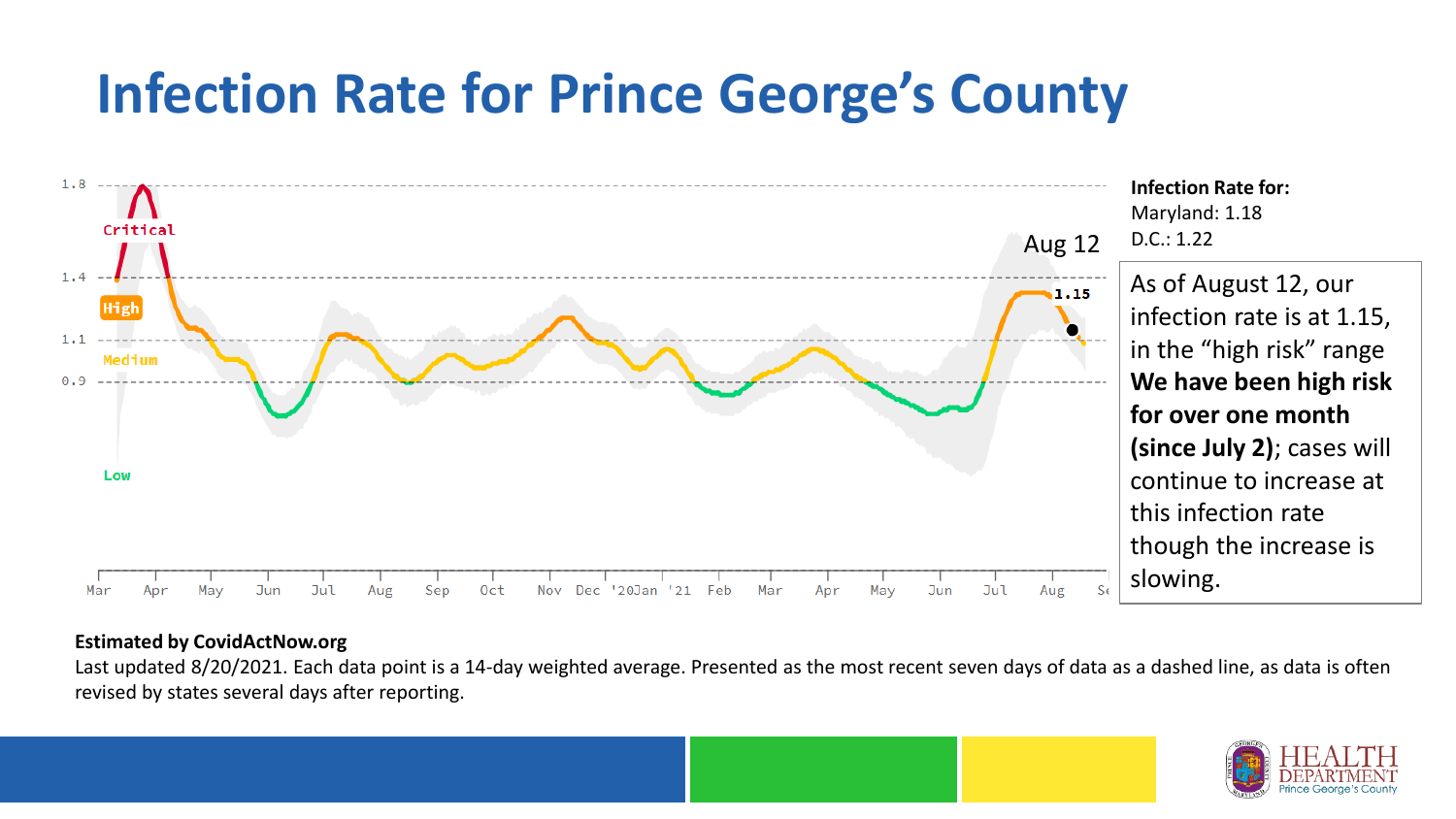### **Average Daily Case Rate** (7-day Average)

**Our daily case rate at the beginning of this week was 18.1 new cases per 100,000 residents.** The current case rate is nearly five times higher compared to one month ago (3.8 per 100,000 residents on 7/16). We have remained "high risk" or above 10.0 for over two weeks.



**Average New COVID-19 Cases Per Day Per 100,000 Residents**

Data as of 8/20/21